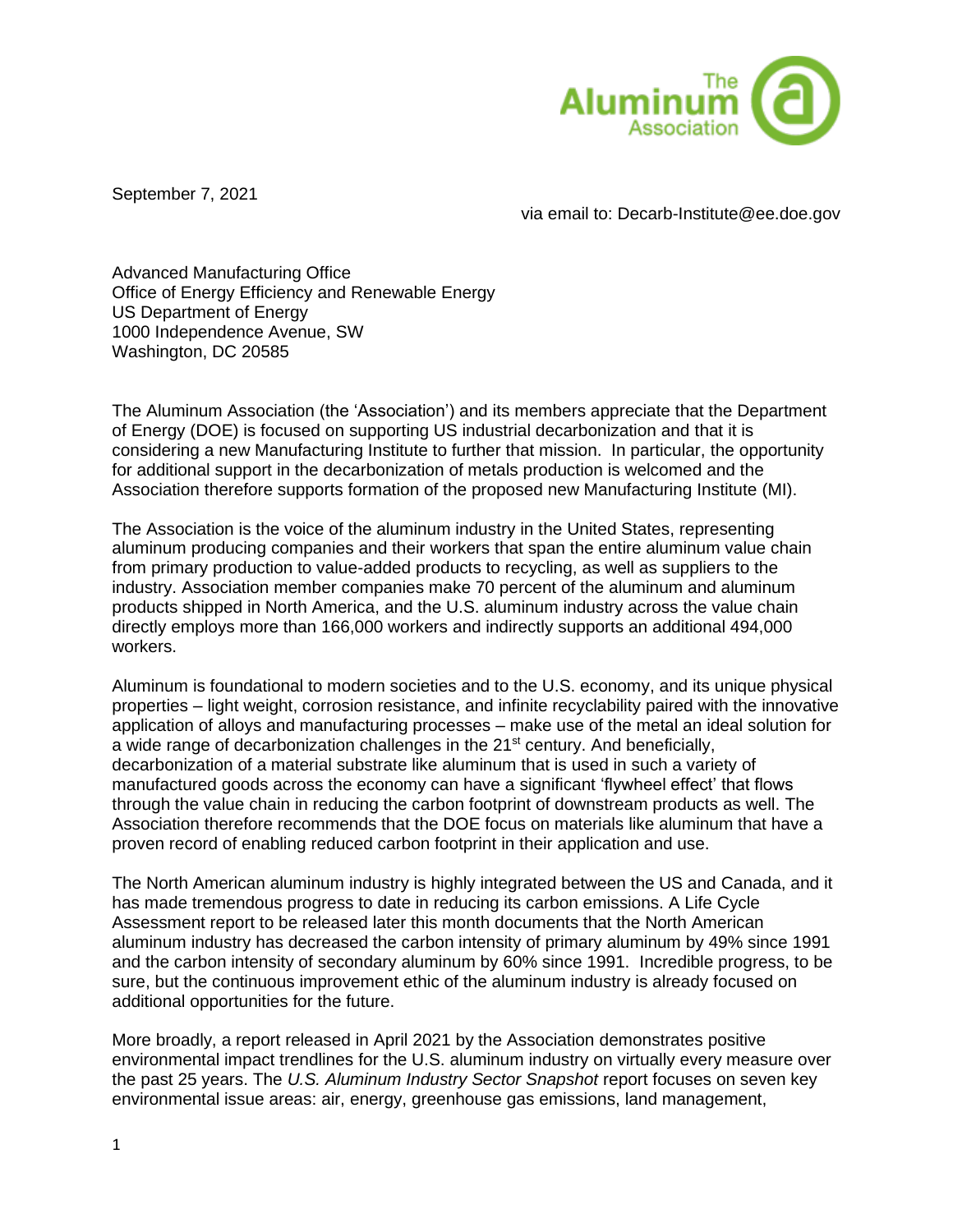water, waste and aluminum scrap usage. Positive environmental trends are attributable to both performance improvements by the U.S. aluminum industry in the primary sector and the addition of significantly more recycled material.

Importantly, aluminum producers have reduced environmental impact while increasing output – meeting growing domestic demand for the material while demonstrating a commitment to sustainability. Despite the impact of the COVID-19 pandemic, the Aluminum Association estimates that in 2020, the North American demand for aluminum was 24.5 billion pounds. This represents a 30.8 percent increase in demand from 2009, when North American demand was 18.7 billion pounds. With demand increasing, the aluminum industry continues to invest in technologies that decrease operational environmental impact and to embrace operational practices and corporate policies that drive energy efficiency, reliable and sustainable sourcing for raw materials, development of a next-generation workforce, and innovation for material applications.

Recognizing the industry's significant progress to date, the opportunity now exists to build on it to further enhance the sustainability and production carbon profile of the US aluminum industry in a number of areas to support aggressive decarbonization and a new MI can help provide that support. To help the DOE understand how it can best support the aluminum industry's decarbonization, below are Association comments responsive to the Request for Information (RFI) published on July 27, 2021 regarding key opportunities to decarbonize energy intensive industries like aluminum.

In April 2021, the International Aluminium Institute (IAI) released its *[GHG Pathways to 2050](https://international-aluminium.org/resource/aluminium-sector-greenhouse-gas-pathways-to-2050-2021/)* report documenting the type and scale of changes needed across the global aluminum industry to reach IEA 2050 B2DS goals and this report provides a foundation and perspective in considering aluminum industry decarbonization policies and technologies. It recognizes three key areas of focus –

- Electricity decarbonization in the primary aluminum sector
- Reduction of process emissions across all aluminum sectors
- Increase in aluminum recycling and resource use efficiency

Focus on each of these areas is important and the Association recommends that the DOE use the information contained in the report to shape its broad efforts to support industrial decarbonization of the US aluminum industry, including the new industrial decarbonization MI.

# **DOE Support for Aluminum Industry Decarbonization**

The Association encourages DOE to consider broad and strong support for the US aluminum industry well beyond scope and scale of the catalyzing technology development proposed for the new MI. Simply put, the US aluminum industry competes globally with market-based and non-market based countries whose aluminum industry's efforts are supported by their governments across all levels of research, development, piloting, implementation, and commercial scale deployment. Competing on this uneven playing field risks the future of the US aluminum industry in a sustainable world.

Therefore, the Association believes that the United States government must develop a comprehensive policy with long-term federal investment to enable innovations not just in early technology development, but through all aspects of bringing the technology to market, through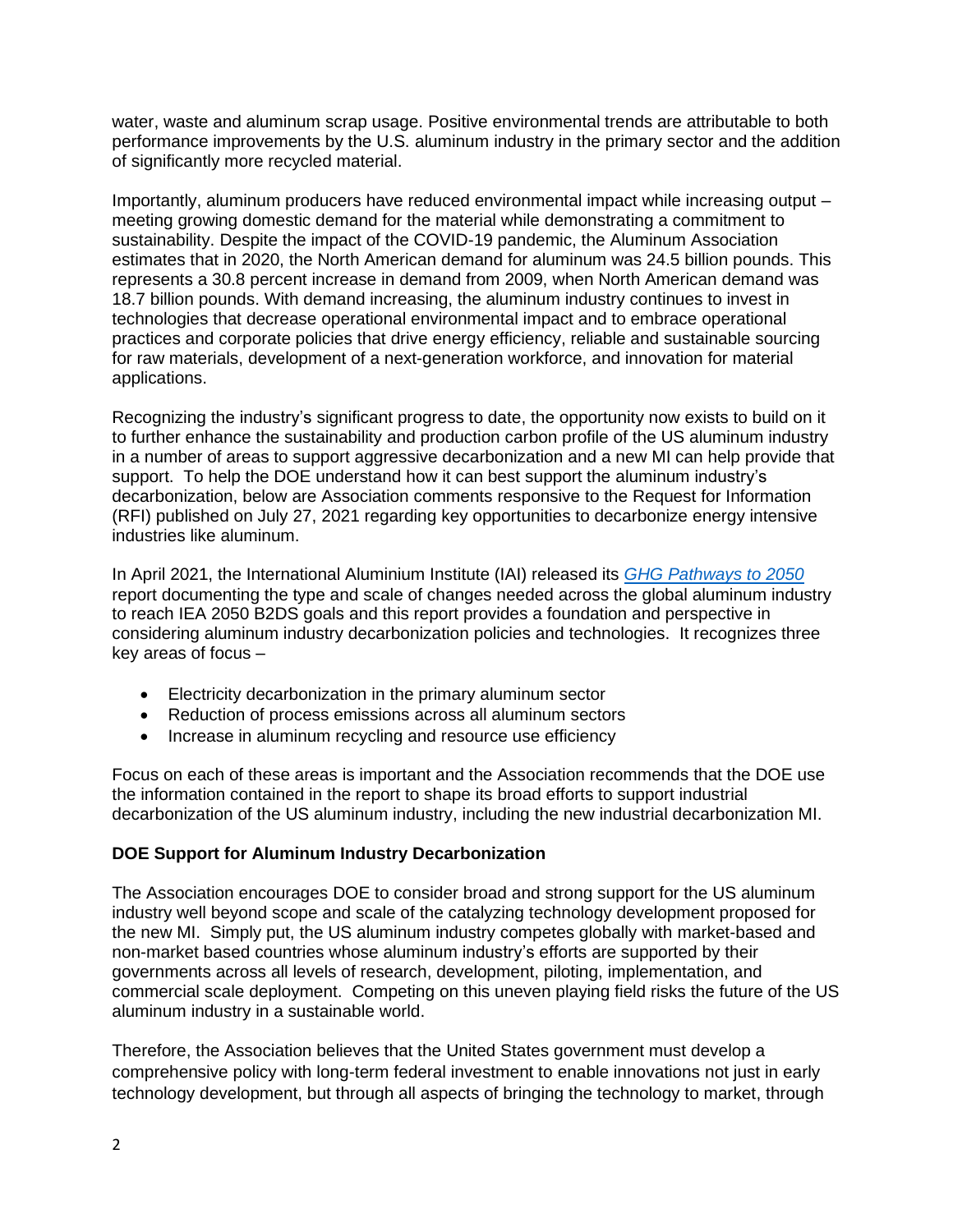commercialization and deployment. We encourage the DOE to invest in developing recycling technologies and support building the next generation primary aluminum smelter. This can be achieved by: 1) ensuring a reliable and affordable supply of renewable energy; 2) facilitating access to supporting infrastructure such as ports and railways; 3) providing grants or forgivable loans for capital investment in next generation smelting and recycling technologies and 4) supporting R&D development and capital for implementation of successful projects.

Other countries have provided such support that is helping ensure the future of their domestic aluminum industries. Several recent examples are instructive here:

- Canada At its technical center outside Pittsburgh, PA, Alcoa developed and piloted an inert anode technology for primary aluminum production called Elysis that can eliminate direct carbon emissions from the production of primary aluminum, and instead produces oxygen. To bring the technology to commercial scale, it formed a joint venture with Rio Tinto and solicited government support. Given the significant environmental benefits, the Canadian and Quebec governments have contributed over \$120 million in funding to support proving the technology at commercial scale. That testing is now occurring in a Canadian smelter. Should the Elysis technology be proven out at an industrial scale, it will be a game changer for the primary aluminum industry.
- Norway It has a multi-stage support structure for decarbonization projects that runs from the R&D level to capital investment with percentage-based support throughout the life of a project. The final support level, during the capital phase, is designed to help offset the financial burden of the changes needed to support decarbonization. The government will contribute up to 40% of the project capital with the intent to bring the financial performance of the new project in line with traditional methods – lowering the risk of investing in new, decarbonizing, technologies.

A model in another metals industry for the DOE to consider that is relevant here is the Steel Upgrading and Emissions Reduction (SUPER) Act that has been introduced in Congress (HR 4599). This bill would direct the DOE to provide significant financial and technical support for the US steel industry to shift towards GHG emission-free production and allow it to take the lead on developing breakthrough technologies in order to stay competitive, create more high-paying jobs, and continue growing the US economy. A similar opportunity exists in aluminum and even without the enactment of formal legislation, the DOE can provide broad support for the industry's decarbonization solutions well beyond that contemplated by the new MI.

Further, given the potential for Elysis and other decarbonization technologies in the aluminum industry to significantly reduce GHG emissions, the Association requests that the DOE consider opportunities for the existing Loan Program Office to financially support deployment of these technologies at scale.

Broadly, the DOE should also consider a renewable electricity TVA/BPA-type program that provides long-term renewable electricity to large industrial consumers at a competitive cost in order to provide the certainty needed for US primary aluminum production to invest and grow in a decarbonizing world.

In sum, the Association is committed to growing US domestic primary and secondary aluminum production inside the framework of decarbonization and asks that DOE and the larger US government consider ways that it can support and enhance that effort.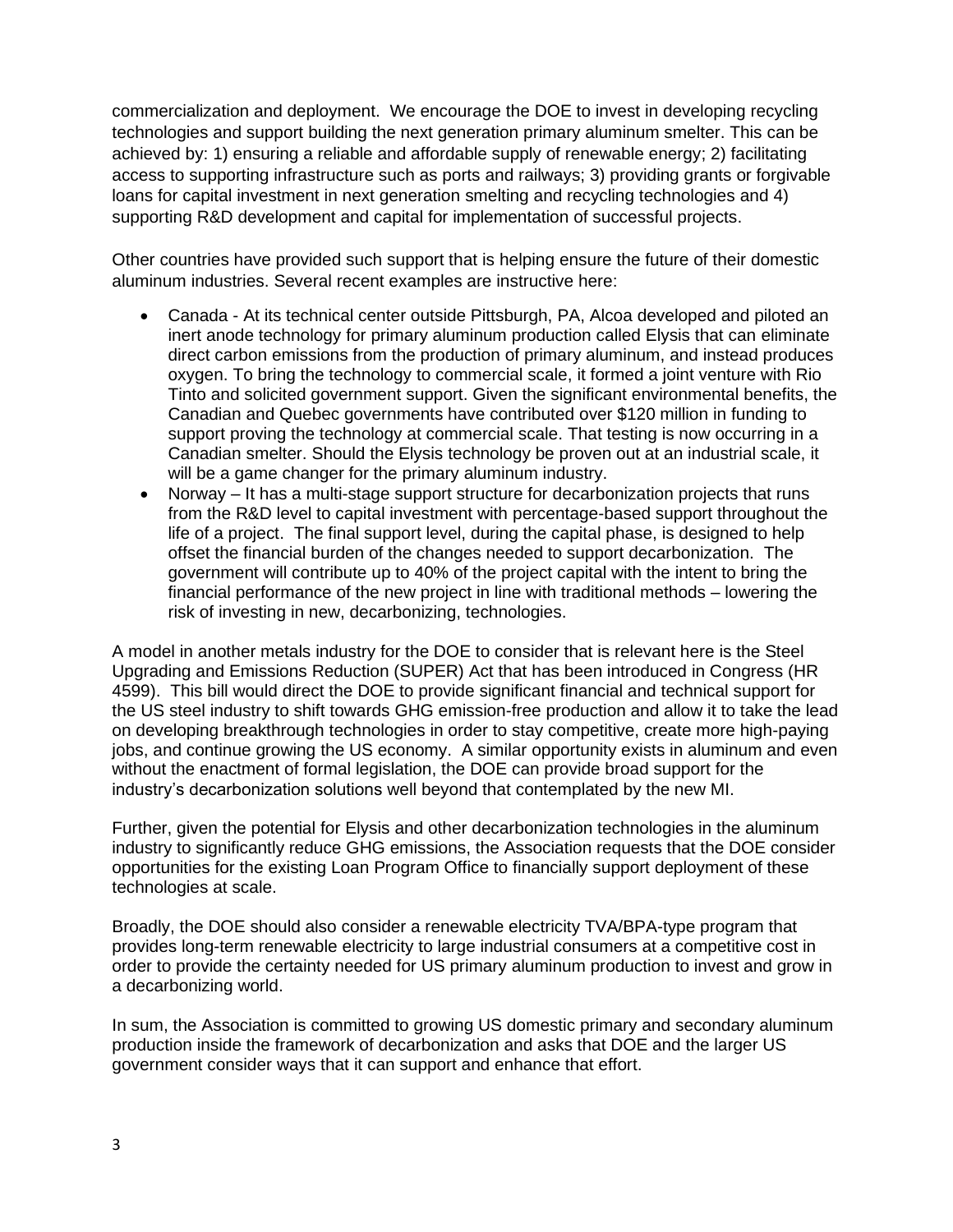# **Manufacturing Institute Proposal**

In order to enable rapid development and deployment in the most relevant areas of decarbonization, the MI program direction should come from the private sector, with aligned funding from the public sector. Further, the DOE will only be able to achieve its decarbonization goals for the institute if it prioritizes practical application of technology to the industry rather than solely on academic research.

## **Charge Question: Category 8 Productivity and Competitiveness**

In primary aluminum production, the commercialization of inert anode technology discussed above presents a significant opportunity for decarbonization and the Association encourages the DOE to support those efforts at the investment level required to truly enable the technology to be deployed at an industrial scale. In the near-term, while new technologies are being deployed, support of existing smelters for incremental decarbonization improvements should be provided to enable continued production.

In secondary aluminum production, natural gas continues to be utilized almost exclusively for remelting. At this time, the use of this fossil fuel resource is by far the most cost-effective for that purpose. In order to meet decarbonization objectives in this area, the following breakthrough technology development opportunities should be prioritized:

- Large scale electrical melting coupled with renewable electricity inputs
- Combustion of hydrogen or other non-GHG emitting fuel as a replacement for existing natural gas use
- Carbon capture and use applications for existing natural gas combustion

A valuable intersection of the last two points above recommended for consideration is the opportunity for the MI to provide expertise in developing combined hydrogen/CCUS hubs in areas where energy intensive industry facilities are concentrated.

Incremental improvement in secondary aluminum production and fabrication that continues to use natural gas can also be realized through technology development in:

- Improved systems for utilization of waste heat (advanced regenerative heating systems)
- Better refractories for improved thermal efficiency
- Higher efficiency burner systems
- Smart burner control and management systems
- Alternatives for non-natural gas use in non-melting applications such as homogenizing, heat treating, and annealing

A final recommendation in these areas is for the MI to focus on technology to enhance workforce development in support of all aspects of the aluminum value chain, including aluminum recycling. Investments in enhancing the existing and next generation workforce will reap dividends in the productivity and competitiveness of the US aluminum industry.

# **Charge Question: Category 9 Energy Efficiency and Energy Intensity**

Aluminum recycling and resource use efficiency can play a significant role in decarbonization of the overall industry. For example, a recent Association study showed that each percentage